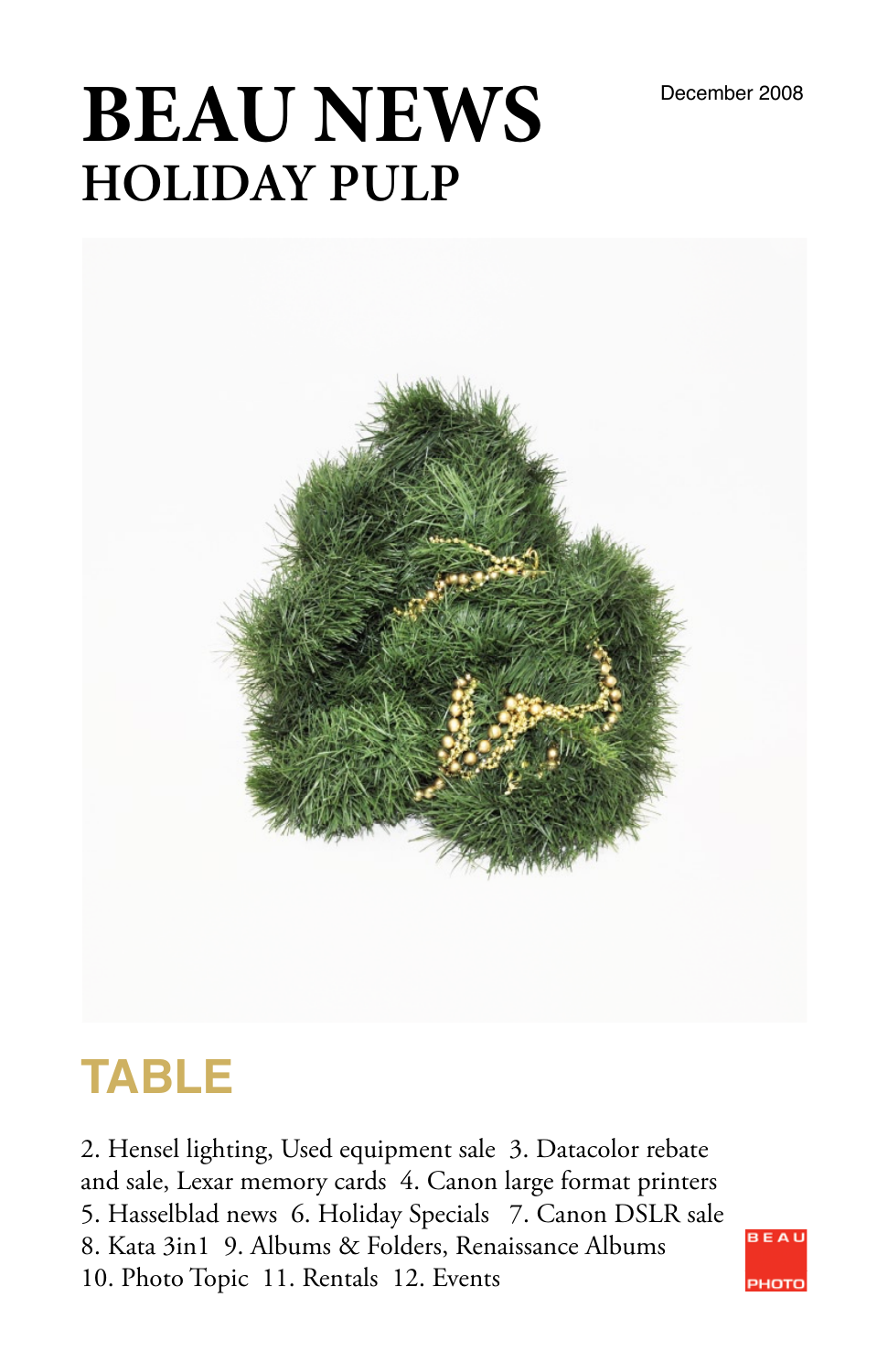

## **LIGHT UP YOUR X'MAS TREE**

Beau Photo wants your Christmas to be Bright and Merry so for the month of December we will put all in-stock Hensel Lights and accessories on sale. In case you didn't know **Hensel** is one of Europe's best-known manufacturers of studio lighting. Made in Germany with distributors world wide, Hensel is synonymous with quality.

In the month of December you can take an additional **8%** off our regular low prices. That means you can buy even more!

Here is a sample of your savings:

| Integra Pro Supersize Kit      | Reg. \$2656.95 | Sale. \$2443.52 |
|--------------------------------|----------------|-----------------|
| Integra Pro Plus Supersize Kit | Reg. \$3539.95 | Sale. \$3256.75 |

**10 % off all used and consignment cameras, lenses and lighting**. Here is a partial list of what is new in used:

#### **Lighting**

| ---------  |                             |                |         |
|------------|-----------------------------|----------------|---------|
| Speedotron | 3 head Kit                  | \$950          | $-10\%$ |
| Speedotron | 2 head Kit w/ barn doors    | $$1100 - 10\%$ |         |
| Venca      | 3 head kit with beauty dish | \$900          | $-10%$  |
|            |                             |                |         |

#### **Cameras Digital**

| Nikon D70 | Body only            | \$250 | $-10%$ |
|-----------|----------------------|-------|--------|
| Nikon D80 | Body only            | \$500 | $-10%$ |
| Nikon D80 | Body with 17-85 lens | \$750 | $-10%$ |
| Nikon D1  | Body only            | \$150 | $-10%$ |
| Nikon D1H | Body only            | \$ 75 | $-10%$ |
|           |                      |       |        |

#### **Camera Lenses**

| Canon 17-85mm f4-5.6 EFS            |  | \$450 | $-10%$  |
|-------------------------------------|--|-------|---------|
| Canon 70-300mm f4-5.6 IS USM        |  | \$525 | $-10%$  |
| Nikon 80-200mm f2.8 ED<br>push/pull |  | \$300 | $-10%$  |
| Nikon 300mm f2.8 ED                 |  | \$500 | $-10\%$ |

**Film Cameras** Canon, Nikon, Leica, Contax, Hasselblad, Mamiya, Bronica...**-10%**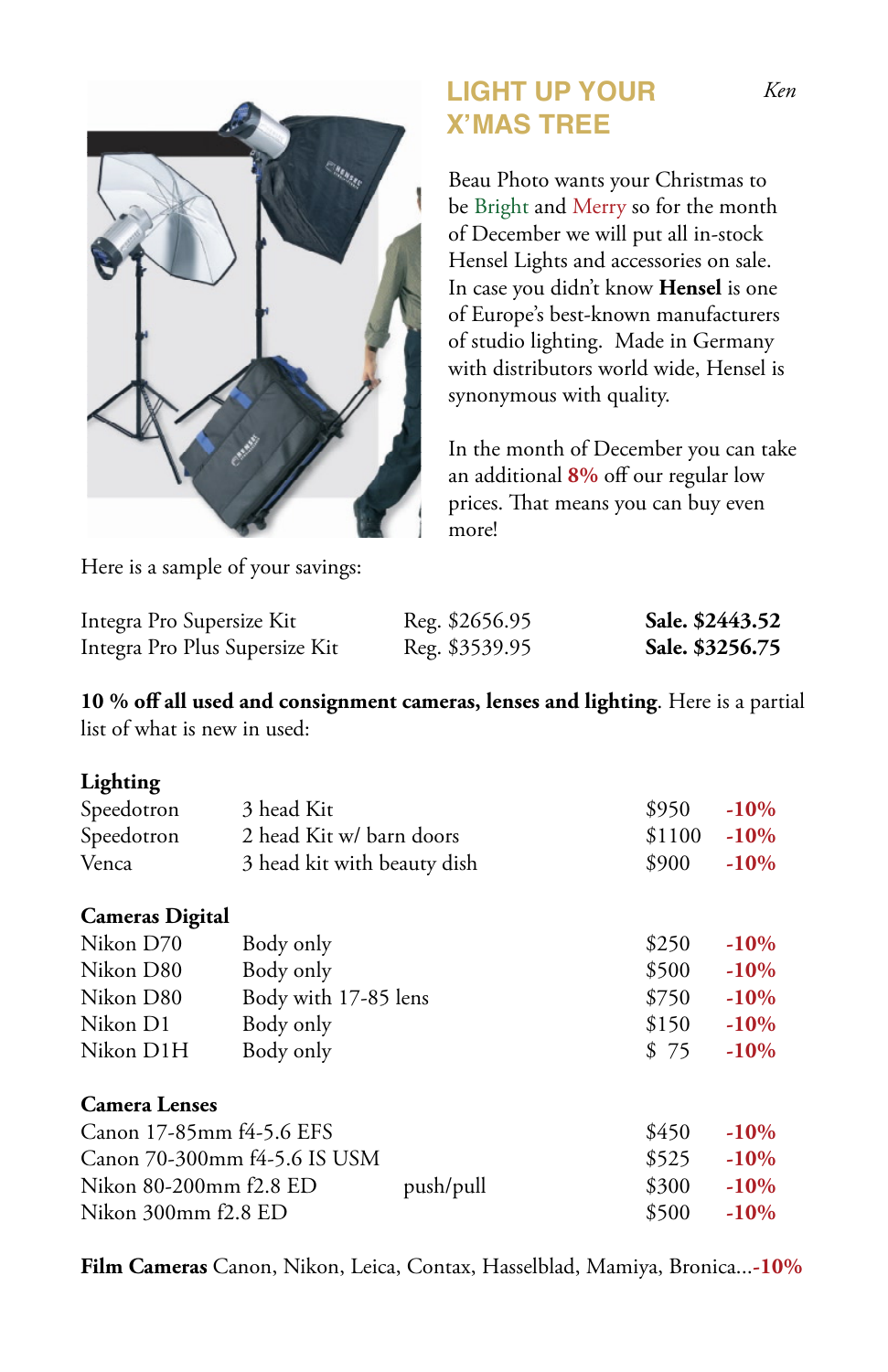### **DATACOLOR REBATE & SALE**

**Datacolor** is offering a mail in rebates on the Spyder3 Monitor calibrators. **\$15.00** on the Pro, **\$35.00** on the Elite and **\$100.00** on the Studio. This offer runs until December 15th 2008. This is a great gift for that hard to buy for photographer on your list.

### **LEXAR DIGITAL MEMORY CARDS**

Professionally designed for high-speed performance, Lexar introduces new 233x CF cards: amazing speed and reliability. The Lexar Professional 233x CF card is ideal for advanced photo enthusiasts and professional photographers who demand optimal performance from both the memory card and DSLR camera they use. The card is available in a range of capacities up to 8GB, and capable of minimum sustained write speeds of 35MB/second when paired with a UDMA-enabled device. Professional cards come with a limited lifetime warranty and a free, dedicated customer support line. Designed with professionals in mind, the Lexar Professional 233x CF card improves your workflow so you can focus on your photography. The Lexar Professional 233x CF card is available in 2GB, 4GB, and 8GB capacities.

Includes valuable downloadable software - The Lexar Professional 233x CF card includes Lexar Image Rescue™ 3 software, which reliably recovers most photo, video, and audio files, even if they've been erased or the card has been corrupted. The software can also reformat the card, securely delete images, and report on the overall condition of the card, so you can ensure it's in perfect working order for your next shoot. The software is available for free download with purchase of the card.

| Lexar 2GB CF 233x card | \$35.95 |
|------------------------|---------|
| Lexar 4GB CF 233x card | \$58.95 |
| Lexar 8GB CF 233x card | \$91.95 |

While I'm still in the spirit of giving ...... Here are some sale prices for the Lexar 133x cards.

| Lexar $2GB CF$ 133x card | \$29.45 |
|--------------------------|---------|
| Lexar 4GB CF 133x card   | \$48.45 |
| Lexar 8GB CF 133x card   | \$79.45 |

Please note: Limited quantities, while supplies last!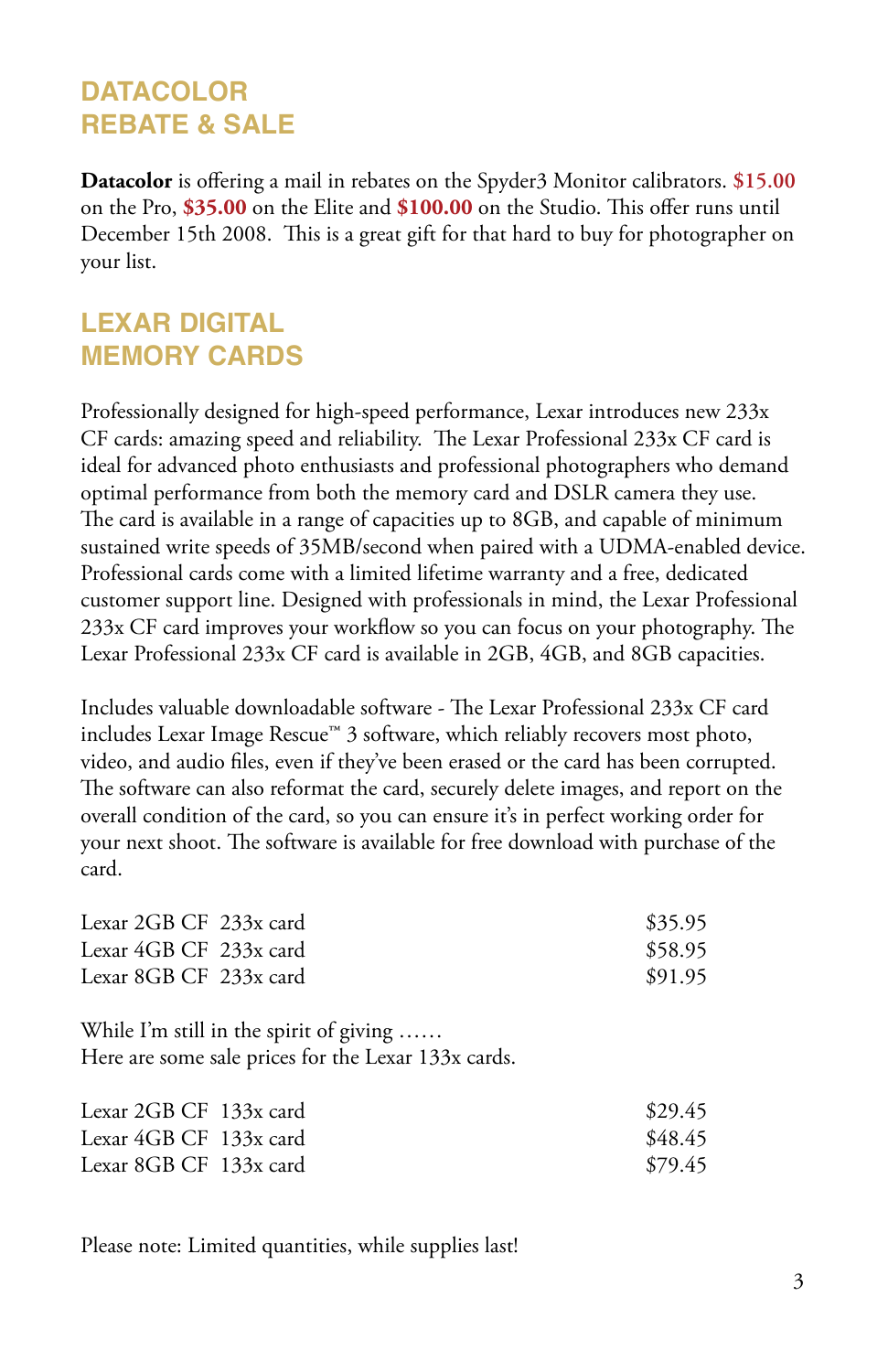#### **DIGITAL Deals and Rebates on Large Format Canon Printers!**

For those of you shopping for a large-format Canon printer as a stocking stuffer

(well okay, maybe just shopping for a printer for yourself), there are some tremendous deals to be had! Not only are there substantial rebates from Canon at the moment but there was also a significant price drop on their 24" wide image PROGRAF printer, the **iPF6100**. Formerly close to \$4000, this unit is now only \$2995... and that is before the rebate!

**With the additional \$400 rebate, this brings the price of the 24" iPF6100 down to only \$2595!** We do have a demo of this excellent printer on hand if you'd like to have a look or bring in a file for a test print – just call ahead and make an appointment before you do please.

In addition, there has been a small price drop to their iPF5100, the 17" wide cousin to the iPF6100. Now, the iPF5100 is only \$2250 and with Canon's \$200 rebate, this makes **the iPF5100 only \$2050!** Why would you not spend the extra and get the iPF6100? Well many of you might, however the one distinguishing feature, apart from the obvious size difference, is that the iPF5100 comes with a papertray, whereas the iPF6100 is a classic wide-format printer: roll-feed or single sheet feed only. If you need to crank out a bunch of 8x10 prints, just load up the tray on the iPF5100 with a stack of paper, no problem. On the iPF6100, it would be a laborious 1-sheet-at-a-time affair. Of course you could get a 10" roll and let the iPF6100 auto-cut prints – certainly a viable option that many will want to do.

Print quality on these latest Canon printers is stunning, having a whopping twelve ink system. Not only do you have the classic cyan, magenta, yellow, photo cyan and photo magenta inks of a photo inkjet, but you get photo black and matte black loaded at all times. **This prevents any ink wastage when switching between glossy and fine-art media types** - some other printers might waste up to \$75 worth of ink when making the change! Finally, you get gray and photo gray for outstanding, dead- neutral (and dead-gorgeous) B&W prints as well as red, green and blue primaries for beautifully vibrant colours in deep shadows. Twelve inks in all! With all those inks, you might think the printer is expensive to run... well not so. An 8x10 print on glossy media consumes maybe \$0.25-\$0.35 worth of ink and a 20'x24" is maybe \$1.50-\$2.00, which is substantially cheaper than any small desktop inkjet.

Lastly, the 44" and 64 inch wide iPF8100 and iPF9100 printers also have huge rebates, \$1000 and \$2000 respectively. If you need a quote on one of those monsters, please contact me... Please note that these rebates end Dec 31st, therefore since we are closed between Dec. 24th and Jan. 5th, you'll to act quickly if you still want one of these before the end of the year!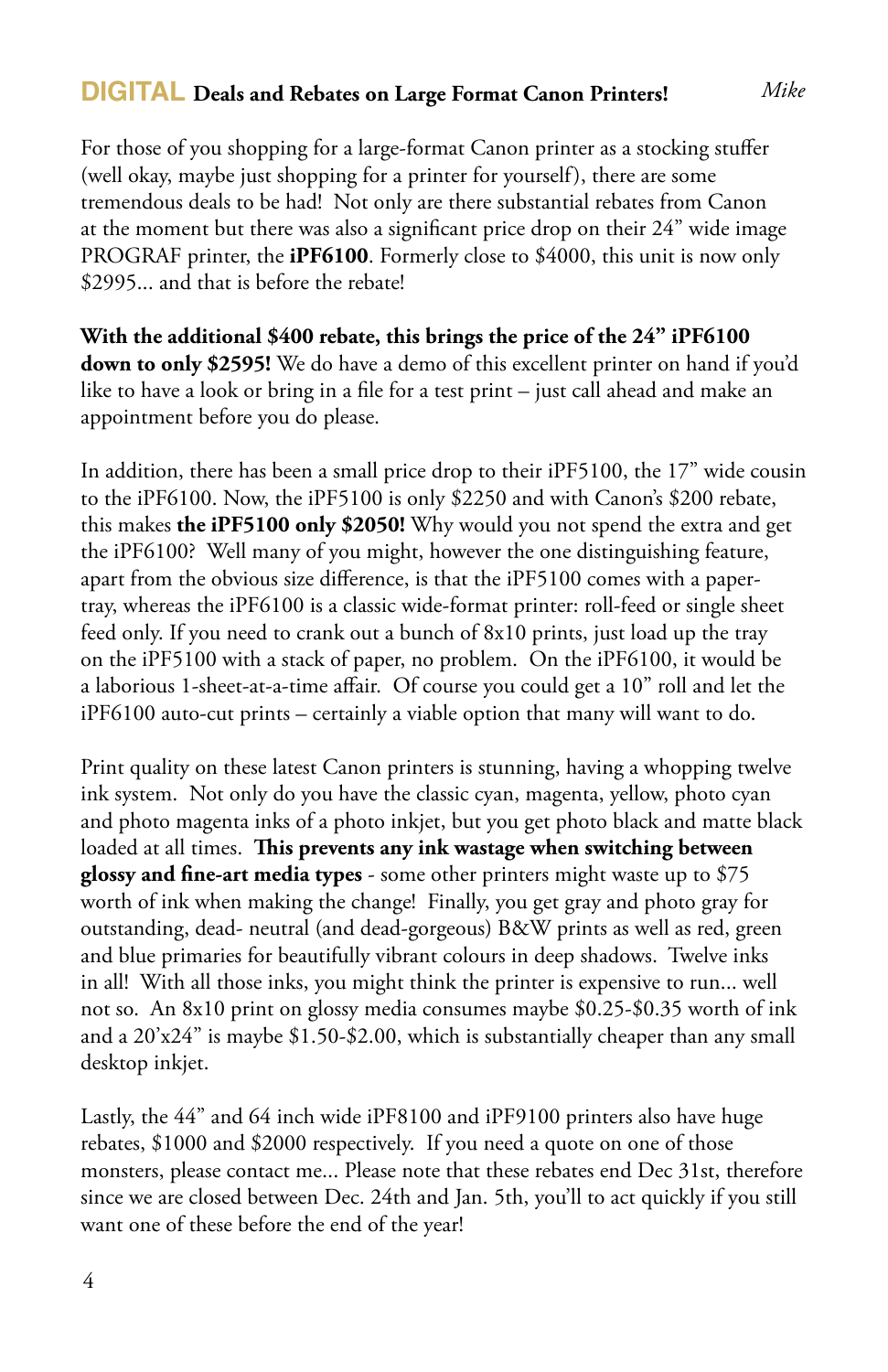**HASSELBLAD NEWS** As mentioned in our last newsletter, we are having a product launch event on Tuesday, December 9th. It will be held at **Ray Lum's Studio,** starting at 3pm and running until 8pm. There will be two formal presentations, each one the same, so you can come to whichever one suits you better timewise. We will have three new products of interest there, the new **50 megapixel H3DII-50 system**, a prototype of the **HTS Tilt-Shift adapter** (not due to actually ship until next year), as well as the new **HC 35-90mm wide-to-normal zoom lens**. A rep. from Hasselblad will also be demonstrating the now-shipping v1.1 Phocus software and discussing workflow. We will also be emailing out invitations soon, but for now, here is the tentative schedule of events, as well as the exact address:

Hasseblad Launch Event – **Ray Lum's Studio**  Where: **1810 Pine Street, Vancouver**  When: **Dec. 9, 2008 from 3pm-8pm**  Afternoon Presentation: 4:00-4:30pm Q&A and Product Hands-On: 4:30-6:30pm Evening Presentation: 6:30-7:00pm If you'd like to attend this event, please RSVP me at digital@beauphoto.com

**V-Series: The end of an era** - An email from Hasselblad the other day was a bit of a shock, yet not surprising. Classic Hasselblad V-series lenses are no longer being manufactured. That's right, for those of you still shooting a 500C/M, a 501C, an ELM a 503CW, well you will no longer be able to buy any new lenses – the used market will be all that there's left. Currently Hasselblad does have limited stock of numerous lenses, but once that stock has dried up, that will be it! For now, Hasselblad will continue manufacturing the 503CW body, while there is still some demand for it, but soon I suspect it will be gone too.

Digital is even taking over the medium format world these days, and although most V-series lenses were superb performers when shooting film, many simply do not perform as well as people might expect when using a digital back. Hasselblad's new 645 H-system lenses simply blow everything else out of the water as far as image quality, since they were designed from the ground up for use with high resolution digital backs. Most medium format shooters are gravitating towards that system these days, especially now that Hasselblad has dropped their pricing substantially (as much as 30%!), as outlined in a previous newsletter from us.

So that's it... get 'em while they last, those classic Hasselblad-branded Carl Zeiss lenses! But...there is actually one last option: Carl Zeiss themselves are still selling a very limited range of Hasselblad mount lenses, namely a Distagon 50mm f/4 T\*, a Makro-Planar 120mm f/4 T\* and Sonnar 180mm f/4 T\*, so all is not entirely lost.

For more info on this, or to order up one of those last Hasselblad lenses to make a smashing Christmas present for someone, give me a call!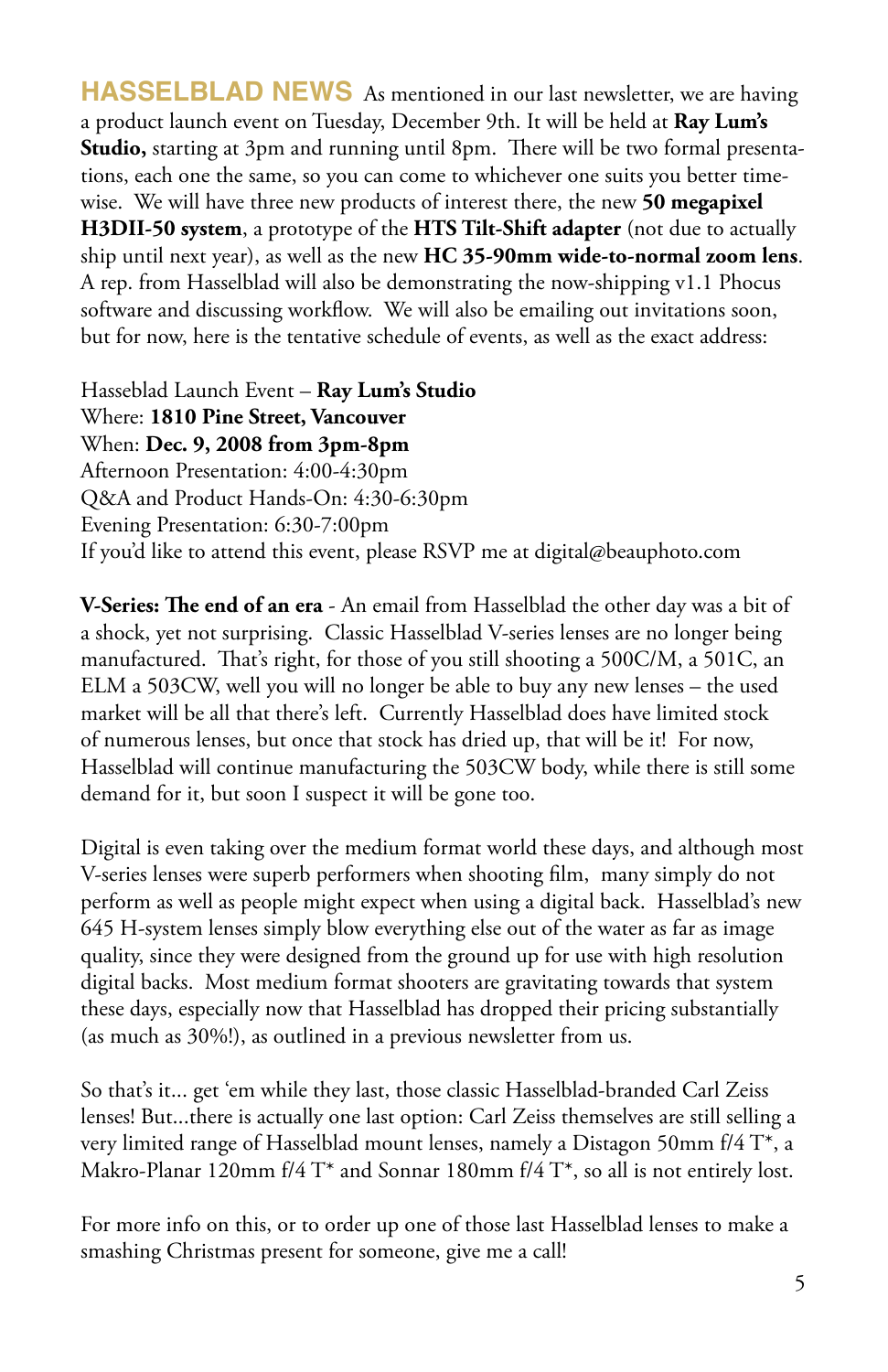## **HOLIDAY** X'Mas tree buddies, at Beau Photo for more or less than \$50

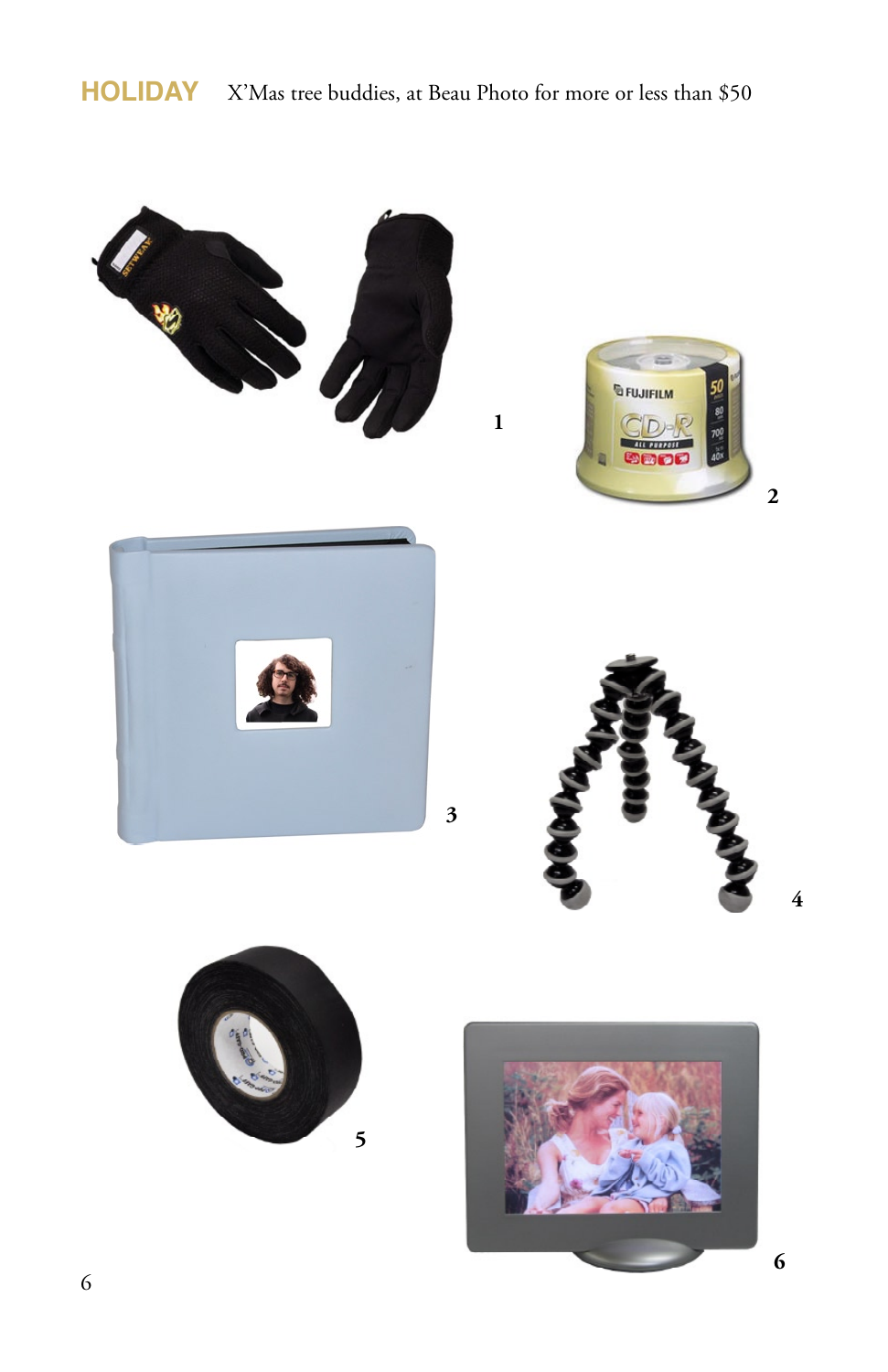**1** Tight & warm Journeyman gloves, \$35.95/pair **2** Fuji CD-R, inkjet printable spindle of 50 at 700mb, \$48.33 **3** Photographs of yourself in a self-mount album by Renaissance in 8"x8", \$54.50 **4** Gorillapod bendable tripod, \$43.50 **5** Gaffer tape, \$21.95 **6** Backlit photo frame, \$20.00 **7** Diana F+ camera with a flash, \$82.50 **8** Tintypes in 3 minutes -Tintype Parlour Kit, \$38.95

## **X'MAS LENSBABY SALE**

Here is a great stocking stuffer idea for the photographer on your list. Lensbaby Lenses are fun and creative gifts for that hard to buy for photographer. Right now they are on sale, so save some money on these unique accessories! In case you don't know what a Lensbaby is, it's a selective focus lens (camera accessory), that allows you to choose where the plane of focus is going to fall on your film or image sensor. Simply put, it is a fun way to play with the

focus of the picture you are taking, making some parts of the image sharp while others are soft. You will be amazed with the great photos you will get playing with these babies. With a lensbaby your photographs are a little different and maybe just a little bit better than the competition. I could go on and on but it's better to show you, so to see some fantastic results go to www.lensbaby.com

| Lensbaby G3                   | Reg. \$286.95 | Sale \$239.49 |
|-------------------------------|---------------|---------------|
| Lensbaby 2.0                  | Reg. \$142.95 | Sale \$95.49  |
| Lensbaby Original             | Reg. \$ 96.95 | Sale \$89.49  |
| Lensbaby G3 for Medium format |               |               |
| (Pentax 6x7 or Mamiya 645)    | Reg. \$390.95 | Sale \$360.49 |
| Lensbaby PL mount             | Reg. \$489.95 | Sale \$455.49 |









**8**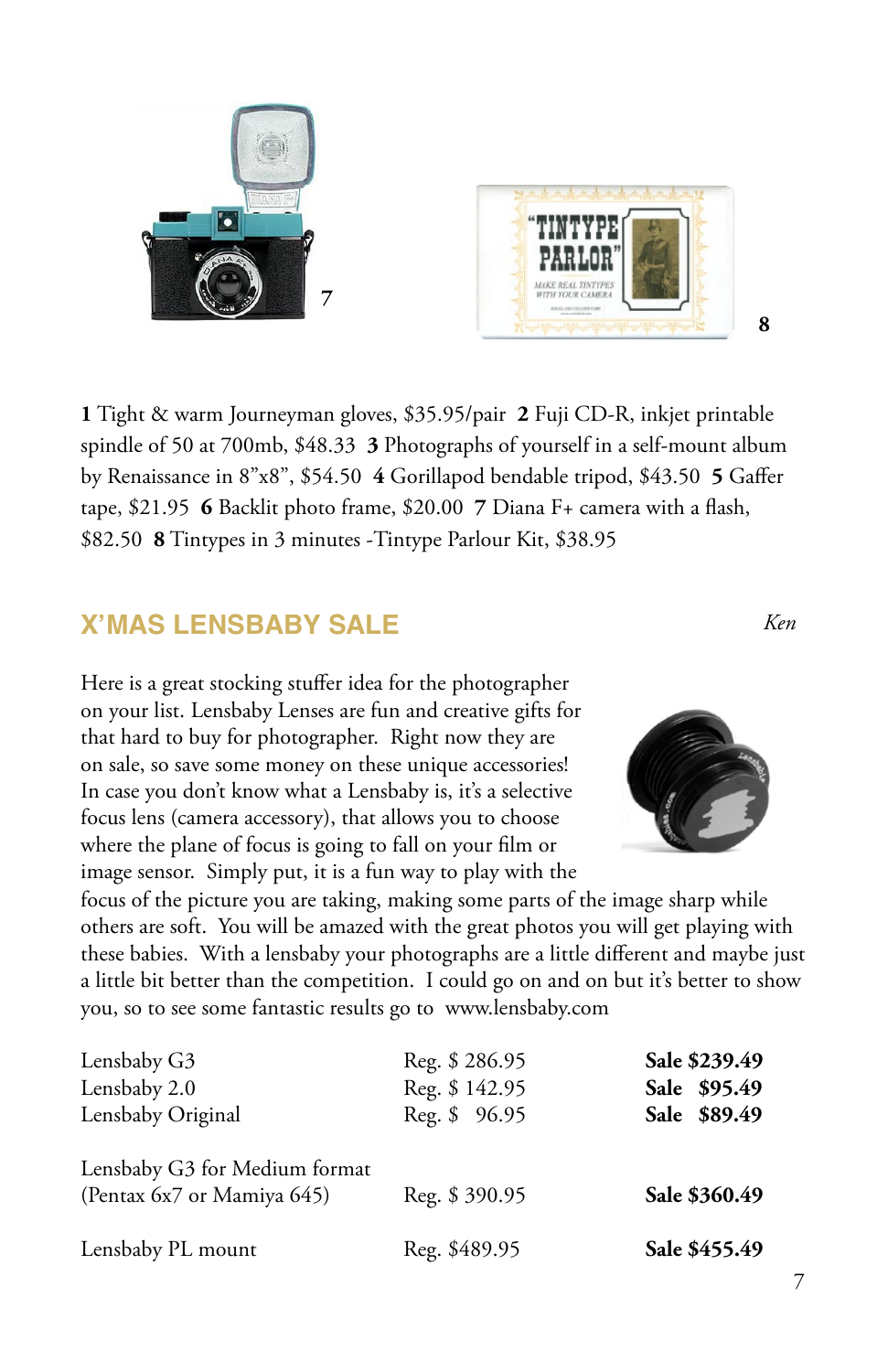## **CANON DSLR SALE**

EOS-40D Body **\$959**  EOS-40D Kit w/17-85mm IS **\$1279** EOS-50D Body **\$1325**  EOS-50D Kit w/18-200mm IS **\$1775**

### **ALL NEW KATA 3N1**

The unique 3N1-10 bag provides ultimate freedom and allows for three carrying options in one while morphing from sling to backpack and back again fast and easy by use of its quick release buckles.

In sling position, the bag easily swings around from back to front to achieve quick draw access to your main camera and backup lenses as well as fast and easy changing of lenses. In backpack position and "X" position you



can comfortably carry your equipment for long distance walking when needed. The included chest belt and balancing hip strap helps take the load of your heavy equipment off your shoulders.

Arrange your equipment in the bottom main compartment of the pack taking full advantage of the modular dividers to custom fit the bag to your exact equipment. The large top compartment will hold personal gear or additional gear, and the internal pockets and mp3 player pouch will allow you to organize your personal effects as efficiently as your photographic gear.Two external pockets allow quick zippered access to accessories without opening the main compartments.

The included rain cover folds neatly away into an integrated pocket and can be hung out to dry on the small buckle next to the handle, or tucked away for storage in one of the pockets.

The sling backpack is also compatible with the Kata insertrolley (not included) when easy, wheel along transportation is needed.

| 3N1 20 | \$99.95  |
|--------|----------|
| 3N1 30 | \$199.95 |

*Jason*

*Mike*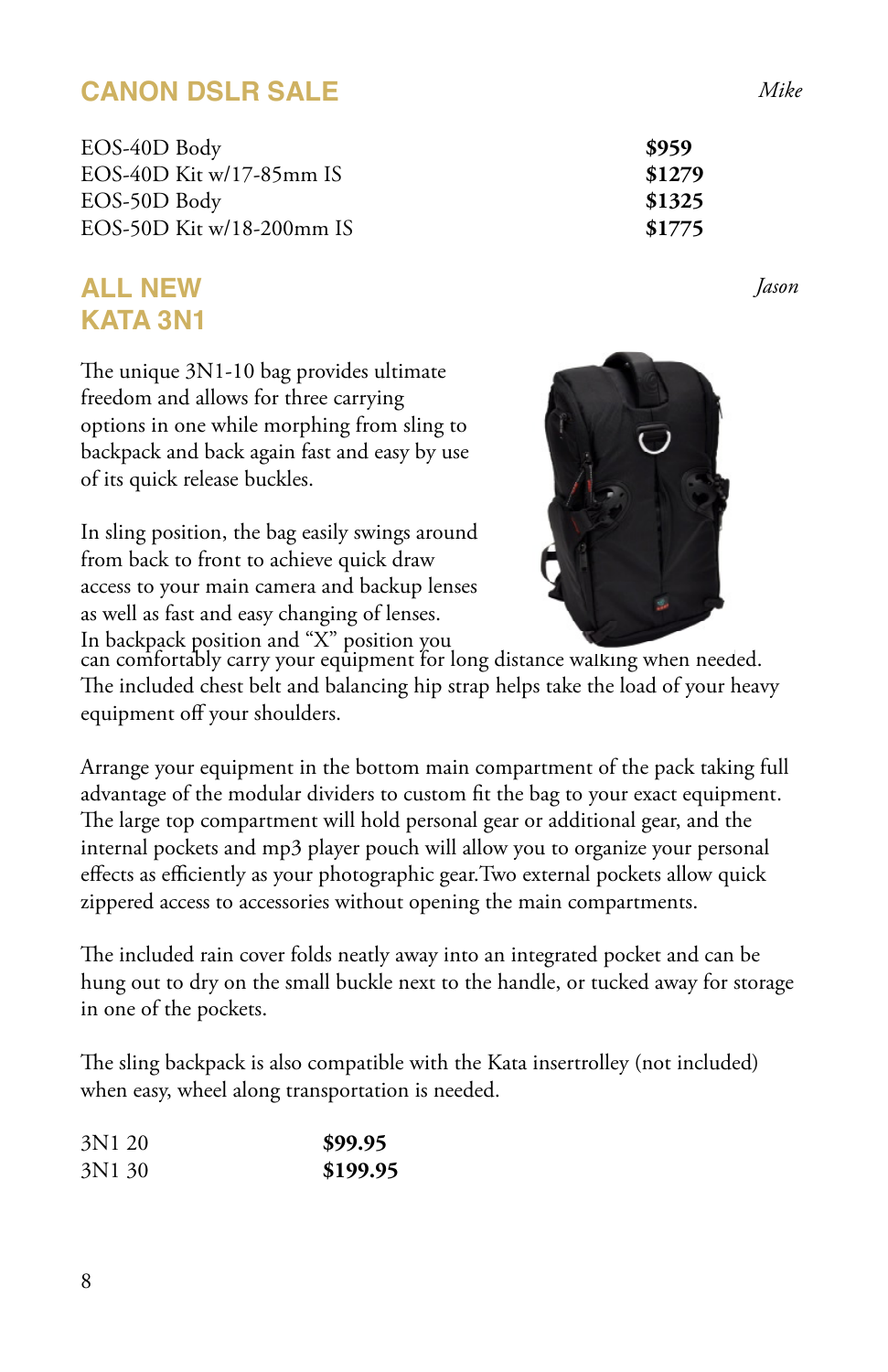## **ALBUMS & FOLDERS**

I promised that I wouldn't sing the 'snow song' until December, so here we go. Is everybody with me? In the key of 'D'... A one and a two and a... 'Oh, the weather outside is frightful...'

Are we all prepared? Let's see: I need to deck the halls, bake the cookies, wrap the gifts, and hang the stockings (with care, of course!). I'm looking forward to that long winter's nap!

We've placed our final factory orders for 2008, so if you have projects remaining to be presented, please let us know what you need as soon as possible for best choice. We're well-supplied with the traditional photo mounts and proofbooks, We still have a good supply of Christmas Cards, and have stocked up on the TAP Customview folios and mats for photo and CD/DVD presentation.

All that's left for me to do is to wish you and your families the best of the Holiday Season, and hope to see you soon.

#### **RENAISSANCE ALBUMS**

Albums, albums, albums. What does one write about albums. Hmmmm.... Well, here at Beau, there really isn't anything new to say about albums this month, but there is something to say about pricing.

Okay, so album pricing is related to albums if you want to get technical, but using the 6 degree's of separation you can relate albums to anything. Let's try it. Albums, and..... Kevin Bacon! Well, Kevin Bacon was in a movie called "He said, she said" where he got married, aaaand he is a singer, who, in all

YES! Did you see that! Boo-yah! Ha ha ha ha ha. \* sigh \*

probability has produced a music album!

Anyway, what I was getting at is, we are sorry to say that due to the recent fluctuation in US and Canadian economies (and yes they are separate), album prices will be going up 15-25% in January.

So, get your album orders in before Christmas if you want to take advantage of the current rates, otherwise, you can take it out on Kevin Bacon.

The Loonie is affected by the US dollar-> George W. Bush, is the current president during this economic crisis -> Richard Nixon, was president at the time of the Watergate scandal involving fraudulent behavior -> Kevin Bacon was in A Few Good Men a movie about president Nixon and said scandal. There you have it!

#### *Timshel*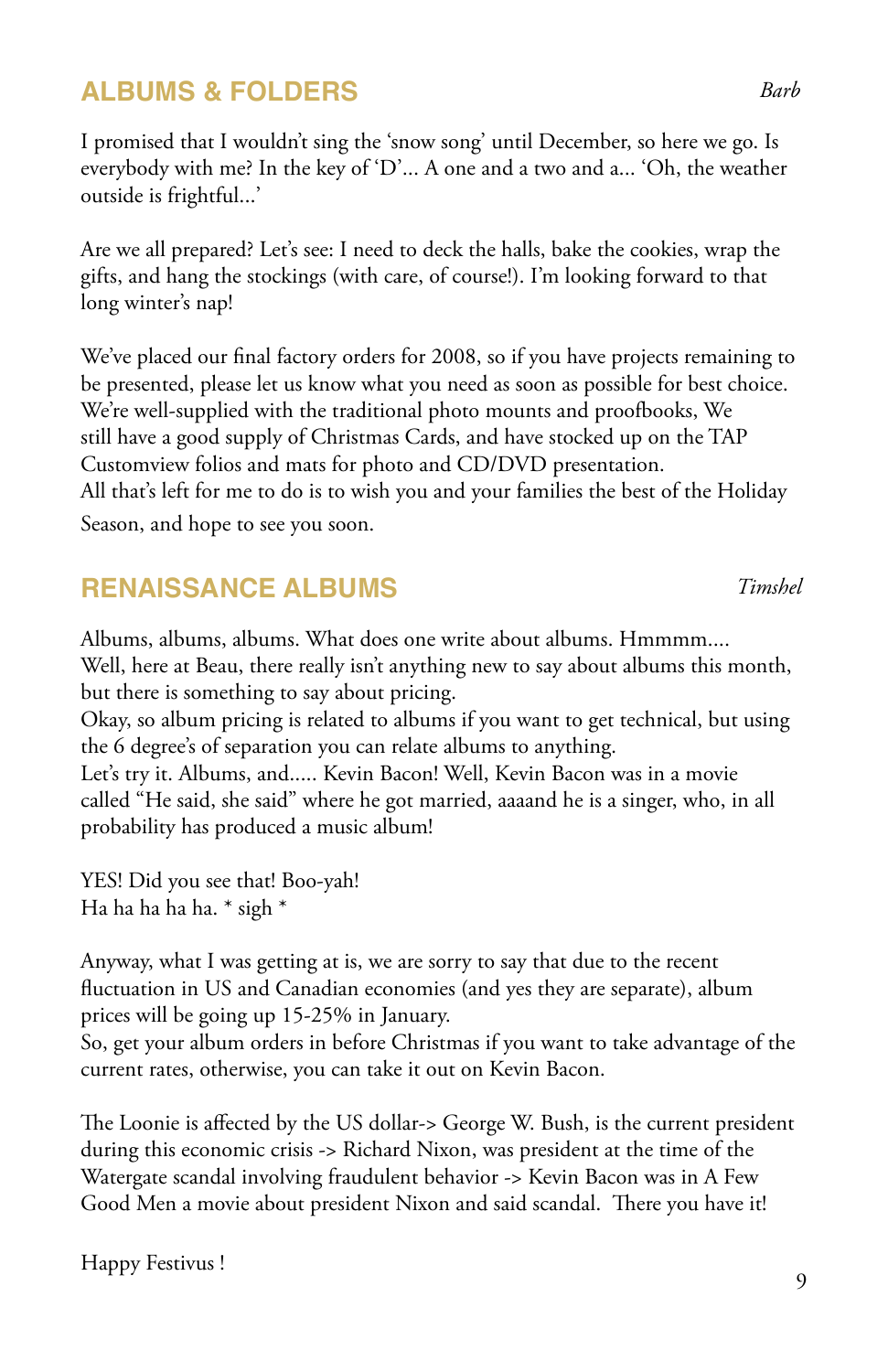## **PHOTO TOPIC**

#### **The Very Beginning.**

People always seem to want to know where and when it all began, what was the very first picture, or first whatever it might be they are studying. With photography, this isn't necessarily a straightforward question. As I said in an earlier article, in 1839 Daguerre and Fox Talbot both made announcements about their new photographic processes, but neither of their images are considered the first picture. This distinction usually goes to Joseph Nicéphore Niépce of France.

Niépce was more of a scientist and was interested in experimenting with the newly discovered process of lithography - printmaking using stone. He was successful in copying engravings but wanted to be able to copy the image he could see in his camera obscura (these camera obscuras were basically large format cameras with a lens and a ground glass surface on which an image is projected). Camera obscuras - meaning dark room or dark chamber - were known about since around 1000 AD (and again, there is a long exploration here of who was really 'first') and were likely used by the Dutch Masters painters in the 17th century, and later by painters in the 18th century.

So on to Niépce. He was determined to make a photograph on a plate in his camera obscura. In 1826 or so, he succeeded, and called the process Heliography. He used a pewter plate coated with bitumen of Judea (an asphalt like substance) put in the place of the ground glass in the camera. After a good 8 hours exposure or so, he washed the



plate with a mixture of lavender oil and petroleum which washed away the bitumen not hardened by the exposure to light. The resulting image is difficult to see, but you can make out roofs and a tree - the view out his workshop window. if you would like more information on this image, and to have a look at it, the University of Texas at Austin has a good write up which you can see here http://www.hrc.utexas.edu/exhibitions/permanent/wfp/ The image is still safely kept there as well. 10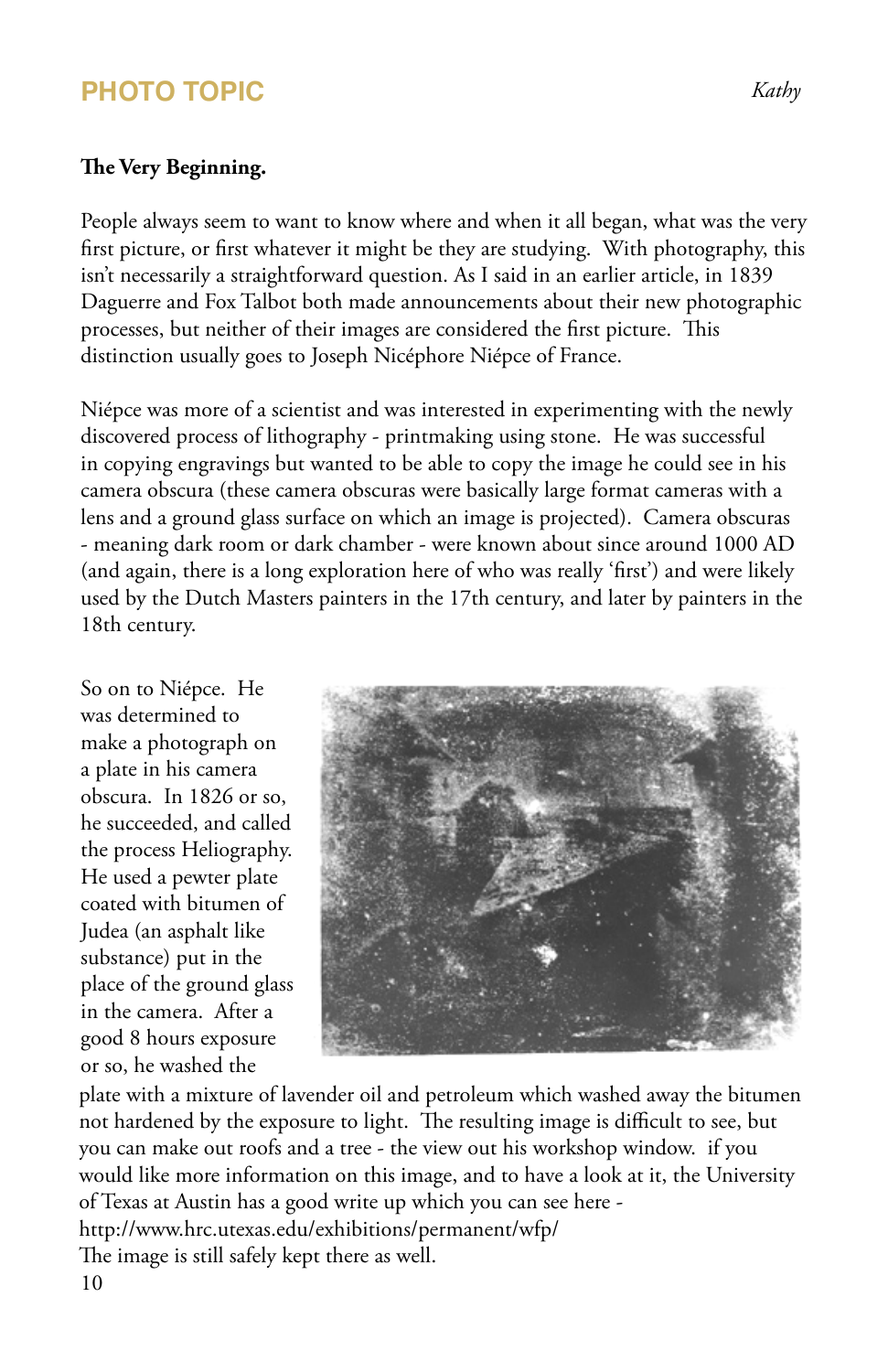But is this really the first image? It is thought of as the first permanent image, but there were likely many made before this date which do not survive today. The problem was fixing the image, I'm sure many images faded away upon exposure to light and the elements, to the frustration of their makers. The solution to this problem came from Sir John Herschel in 1819 in the form of Sodium Thiosulphate which we still use as fixer today. Even Thomas Wedgewood of the fine china fame was an important contributor to the beginnings of photography. He wanted a way to more easily apply patterns to ceramics, and we quite possibly owe the discovery of silver nitrate as a good light sensitive solution for creating images to him. This would be around 1802. More recently, there has been some discussion of a fixed impression of a leaf originally thought to be by Fox Talbot as being a work of Wedgewood. This is a very recent inquiry, as you can see from an April 2008 article in the New York Times, here is the link:

http://www.iht.com/articles/2008/04/17/arts/17phot.php

So who did create the first image? History, as we know, is constantly being rewritten, and I'm not sure I have a really good answer for that. If you are interested in a longer discussion about this, have a read of a really great book by Geoffrey Batchen called Burning with Desire, The Conception of Photography from MIT press.

Next month, I think we'll look at something a little less academic, I'll pick a fun historical process to explore, so stay tuned.

#### **RENTALS**

For those of you who couldn't make it to the Lensbaby workshop, or maybe just can't decide if it's really for you, why don't you try renting one for a weekend. We now have the Lensbaby Composer for Nikon and Canon bodies in rentals as well as having the good old Lensbaby 2.0 and the 3G. We've also got the Optic Kit with the option for pinhole, zone plate, plastic optic, and a single glass optic. That's a lot of creative options for you. If 35mm is too small, we also have the Lensbaby 3G for Pentax 67 - we do have a Pentax 67 if you need one of those as well.

If a weekend is too short for all of that Lensbaby fun, consider renting for the holidays. We will be closing December 24th at noon and reopening January 5th, and you can rent anything you like for that period for only a two day rate. Call ahead to book as I think it will be a busy rental day. Happy holidays to everyone who has rented this past year, it's been good to see all of you and we look forward to helping you with your rental requests next year!

*Kathy*